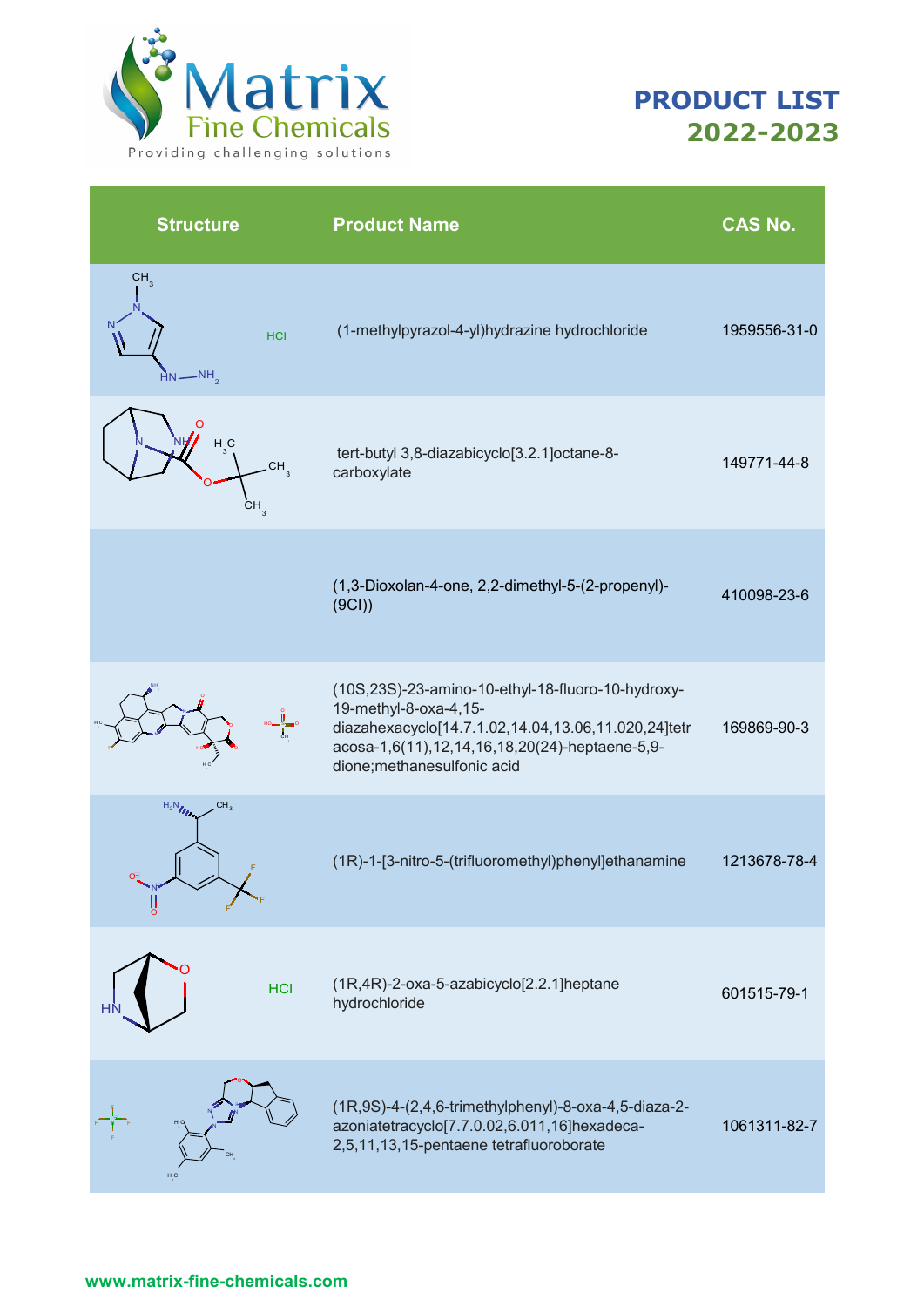



| HO<br>OН<br><b>OH</b>                              | (2-fluoro-6-hydroxyphenyl)boronic acid                                                    | 1256345-60-4 |
|----------------------------------------------------|-------------------------------------------------------------------------------------------|--------------|
| CH <sup>3</sup><br>$H_3C$<br>$-CH3$<br>HO          | (2R,3S)-3-hydroxy-1-[(2-methylpropan-2-<br>yl) oxycarbonyl] pyrrolidine-2-carboxylic acid | 118492-87-8  |
| HO <sub>1</sub><br>$V$ NH                          | (2S)-2-amino-3-(3-cyanophenyl)propanoic acid                                              | 57213-48-6   |
| CH<br>$\mathbf{3}$<br>Ξ<br><b>HCI</b><br><b>HN</b> | (3R)-3-methylpiperidine hydrochloride                                                     | 223792-48-1  |
| <b>NH</b><br><b>HCI</b><br>HN                      | (3S)-3-aminopiperidine-2,6-dione hydrochloride                                            | 25181-50-4   |
| CH <sub>3</sub><br><b>HCI</b><br>HŃ                | (3S)-3-methylpiperidine hydrochloride                                                     | 155797-02-7  |
| H <sub>3</sub> C<br>HO<br>$\Omega$                 | (4R)-4-ethyl-4-hydroxy-7,8-dihydro-1H-pyrano[3,4-<br>f]indolizine-3,6,10-trione           | 110351-91-2  |
| H <sub>3</sub> C<br>HO                             | (4S)-4-ethyl-4-hydroxy-7,8-dihydro-1H-pyrano[3,4-<br>f]indolizine-3,6,10-trione           | 110351-94-5  |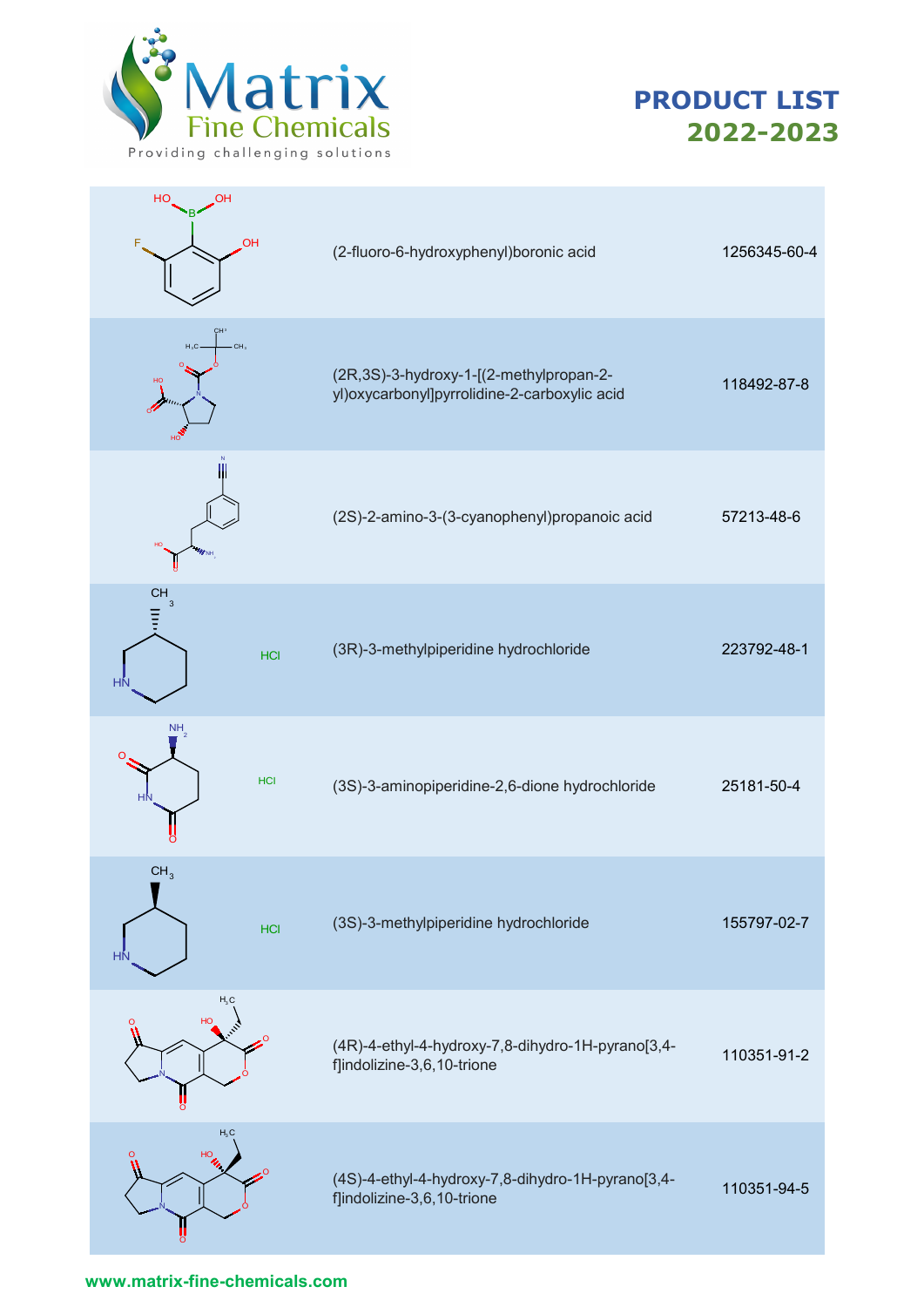



| $\mathsf{NH}_{2}$  | (5-fluoro-2,3-dihydro-1-benzofuran-4-<br>yl)methanamine                                | 1896262-04-6   |
|--------------------|----------------------------------------------------------------------------------------|----------------|
| $H_2N$             | (6-cyclopropylpyridin-3-yl)methanamine                                                 | 1256823-20-7   |
|                    | (E)-3-(3,4-dihydroxyphenyl)prop-2-enoic acid                                           | $501 - 16 - 6$ |
| HO                 | [(2R)-1,4-dioxan-2-yl]methanol                                                         | 406913-88-0    |
|                    | [(2R, 3R, 4R, 5R, 6S) - 5-acetamido - 3, 4, 6-<br>triacetyloxyoxan-2-yl]methyl acetate | 3006-60-8      |
| $H_{2}N$<br>HCI    | [(2S)-1,4-dioxan-2-yl]methanamine hydrochloride                                        | 1523541-96-9   |
| OH<br>ÒН           | [8-(hydroxymethyl)-1,4-dioxaspiro[4.5]decan-8-<br>yl]methanol                          | 1256546-72-1   |
| $H_3C$<br>ОН<br>OH | 1-(2-hydroxyethylsulfanyl)propan-2-ol                                                  | 6713-03-7      |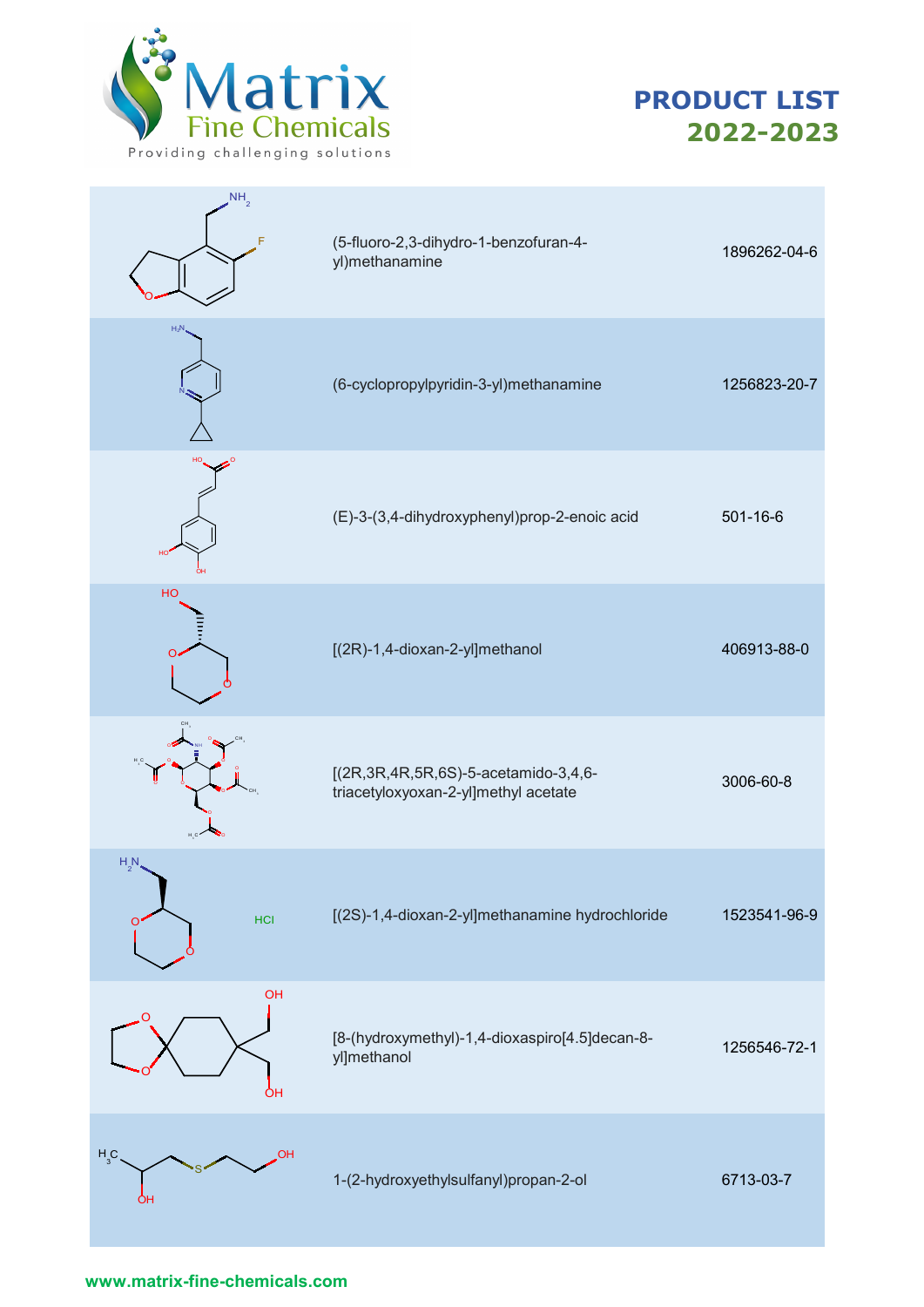

| H <sub>3</sub> C<br>Br | 1-(3-bromopyridin-2-yl)ethanone                                                                                        | 111043-09-5  |
|------------------------|------------------------------------------------------------------------------------------------------------------------|--------------|
| HCI                    | 1-(4-methoxyphenyl)-N-[(4-<br>methoxyphenyl)methyl]methanamine hydrochloride                                           | 854391-95-0  |
| $H_3C$ .<br>Br         | 1-(6-bromoimidazo[1,2-a]pyridin-3-yl)ethanone                                                                          | 30493-41-5   |
| $\frac{H}{N}$          | 1,2,3,4-tetrahydro-1,5-naphthyridine                                                                                   | 13993-61-8   |
| OH                     | 1,2,3,5,6,7-hexahydropyrrolizin-8-ylmethanol                                                                           | 78449-72-6   |
| S                      | 1,3-Dithiolane                                                                                                         |              |
|                        | 1-[(2R,6S)-6-<br>[[chloro(dimethylamino)phosphoryl]oxymethyl]-4-<br>tritylmorpholin-2-yl]-5-methylpyrimidine-2,4-dione | 956139-30-3  |
|                        | 1-[2-(2-ethoxyethoxy)ethoxy]-4-iodobenzene                                                                             | 2305345-75-7 |
|                        |                                                                                                                        |              |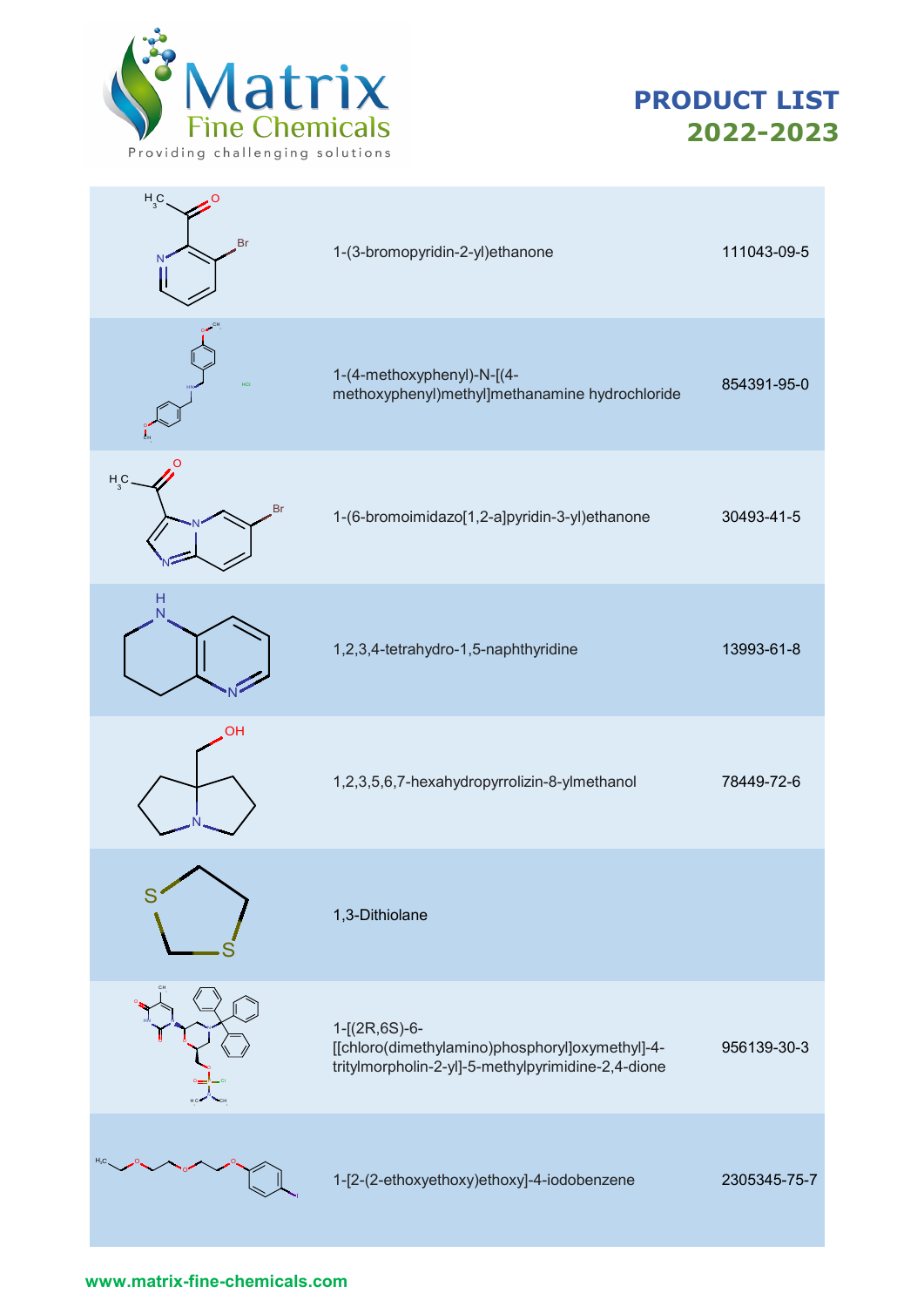

| H <sub>3</sub> C<br>CH <sub>3</sub><br>$H_3C$<br>H <sub>3</sub> C<br>$H_3C$ | 1-methyl-5-(4,4,5,5-tetramethyl-1,3,2-dioxaborolan-2-<br>yl)imidazole      | 942070-72-6  |
|-----------------------------------------------------------------------------|----------------------------------------------------------------------------|--------------|
|                                                                             | 1-O-benzyl 3-O-methyl (3R,6S)-6-methylpiperidine-<br>1,3-dicarboxylate     | 1227911-34-3 |
| H C<br>$\zeta_{H}$                                                          | 1-O-tert-butyl 3-O-methyl (3R,6R)-6-<br>methylpiperazine-1,3-dicarboxylate | 2349395-78-2 |
|                                                                             | 2-(benzylamino) ethyl hydrogen sulfate                                     | 2133-07-5    |
| $H_{2}N$<br>F<br>HCI                                                        | 2,2,2-trifluoroethanamine hydrochloride                                    | 373-88-6     |
| $H_3C$<br>CH <sub>3</sub><br><b>HCI</b><br><b>HN</b>                        | 2,2-dimethylpyrrolidine hydrochloride                                      | 623580-01-8  |
| HCI<br>HCI                                                                  | 2-[(2S)-piperazin-2-yl]acetonitrile;dihydrochloride                        | 2158301-19-8 |
|                                                                             | 2-[(E)-2-ethoxyethenyl]-4,4,5,5-tetramethyl-1,3,2-<br>dioxaborolane        | 1201905-61-4 |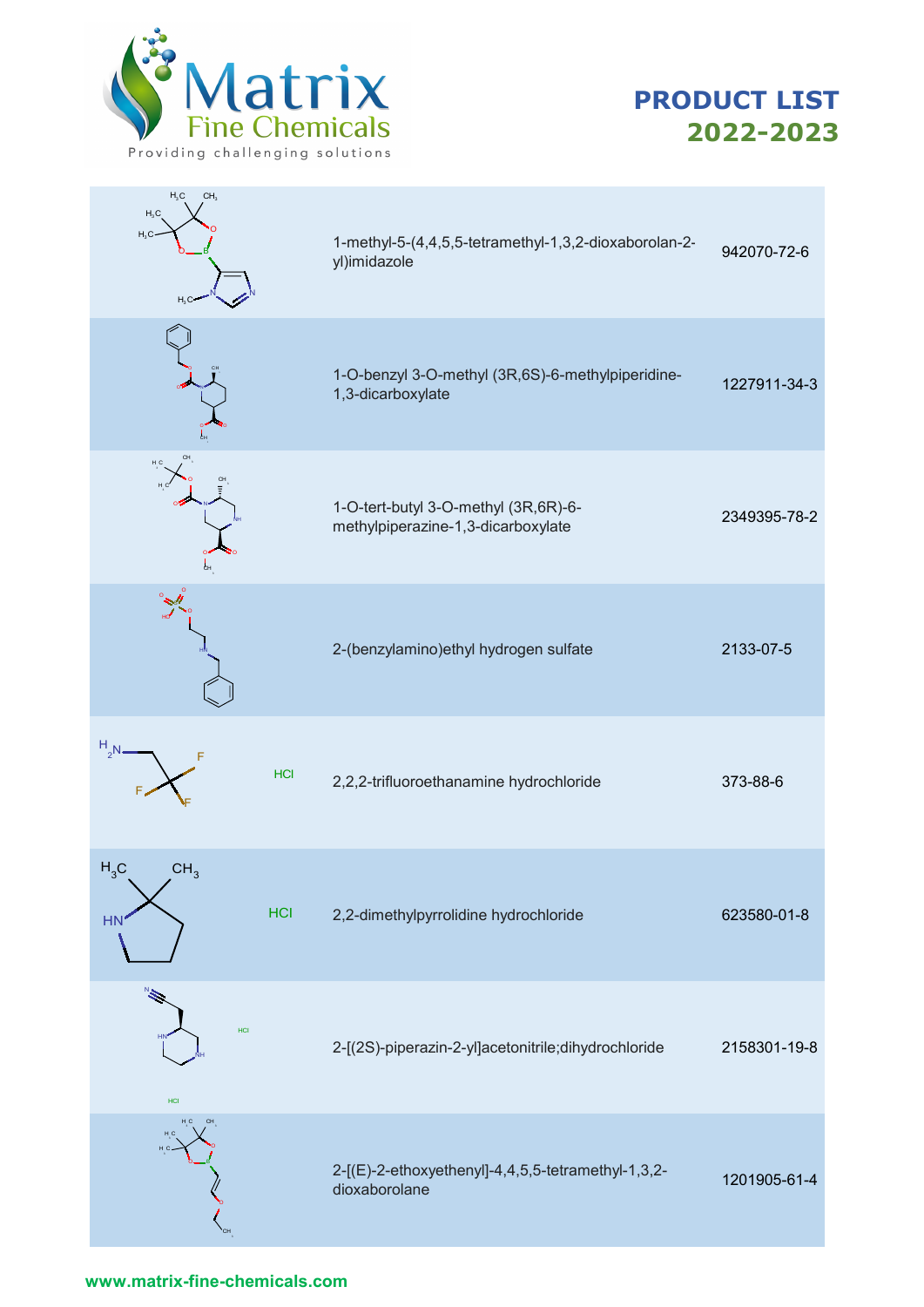

| $H_3C$<br>CH <sub>3</sub><br>$H_3C$<br>CH <sub>3</sub><br>$H_{3}C$                                             | 2-[(Z)-2-ethoxyethenyl]-4,4,5,5-tetramethyl-1,3,2-<br>dioxaborolane | 219489-07-3  |
|----------------------------------------------------------------------------------------------------------------|---------------------------------------------------------------------|--------------|
| HO<br>OH                                                                                                       | 2-[2-(2-hydroxyethyl)-1,3-dioxolan-2-yl]ethanol                     | 5694-95-1    |
| $H_2N$<br>Br                                                                                                   | 2-amino-5-bromopyridine-3-carbaldehyde                              | 206997-15-1  |
| <b>OH</b><br>οź<br>Bı                                                                                          | 2-bromo-3-fluoro-6-hydroxybenzaldehyde                              | 1427382-15-7 |
| $H_3C$<br>Br                                                                                                   | 2-bromo-3-fluoro-6-methoxybenzaldehyde                              | 1780200-30-7 |
| Br<br>B                                                                                                        | 2-bromo-4-(bromomethyl)-1-chlorobenzene                             | 880348-24-3  |
| CH <sub>3</sub><br>$H_{3}C$<br>CH <sub>3</sub><br>Br<br>CH <sub>3</sub><br>H <sub>3</sub> C<br>CH <sub>3</sub> | 2-bromoethynyl-tri(propan-2-yl)silane                               | 111409-79-1  |
|                                                                                                                | 2-bromo-N4-cyclopropylpyridine-3,4-diamine                          | 1396554-55-4 |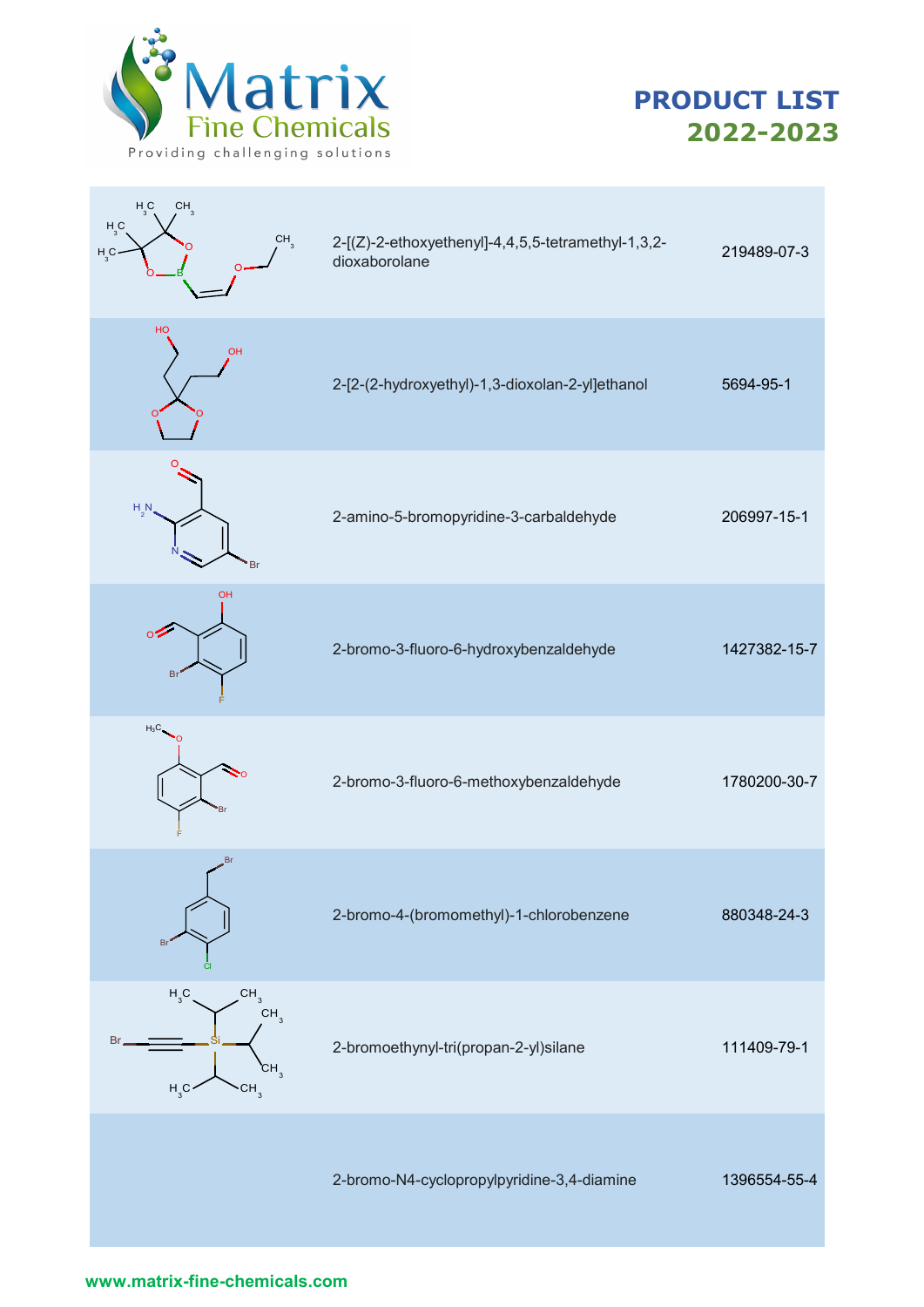



| NH <sub>2</sub>                                            | 2-chloro-5-(trifluoromethyl)pyridin-4-amine                               | 1061358-78-8 |
|------------------------------------------------------------|---------------------------------------------------------------------------|--------------|
| CI                                                         | 2-chloro-5-cyclopropylpyridine                                            | 1042986-18-4 |
| O<br>CH <sub>3</sub><br>CH <sub>3</sub><br>CH <sub>3</sub> | 2-cyclopropyl-3-(4,4,5,5-tetramethyl-1,3,2-<br>dioxaborolan-2-yl)pyridine | 2098215-65-5 |
| CH <sub>3</sub><br>$H_3C$<br>NH <sub>2</sub><br><b>HCI</b> | 2-cyclopropylpropan-2-amine hydrochloride                                 | 17397-13-6   |
|                                                            | 2-cyclopropylpyridine-3-carbaldehyde                                      | 921760-70-5  |
| OH.                                                        | 2-cyclopropylpyridine-4-carboxylic acid                                   | 1216171-07-1 |
| CH <sub>3</sub><br>H <sub>3</sub> C<br>H, C                | 2-diethoxyphosphoryl-N,N-dimethylacetamide                                | 3842-86-2    |
| NH <sub>2</sub><br><b>HCI</b><br><b>HN</b>                 | 2-N-cyclopropylpyridine-2,5-diamine;hydrochloride                         | 1779128-47-0 |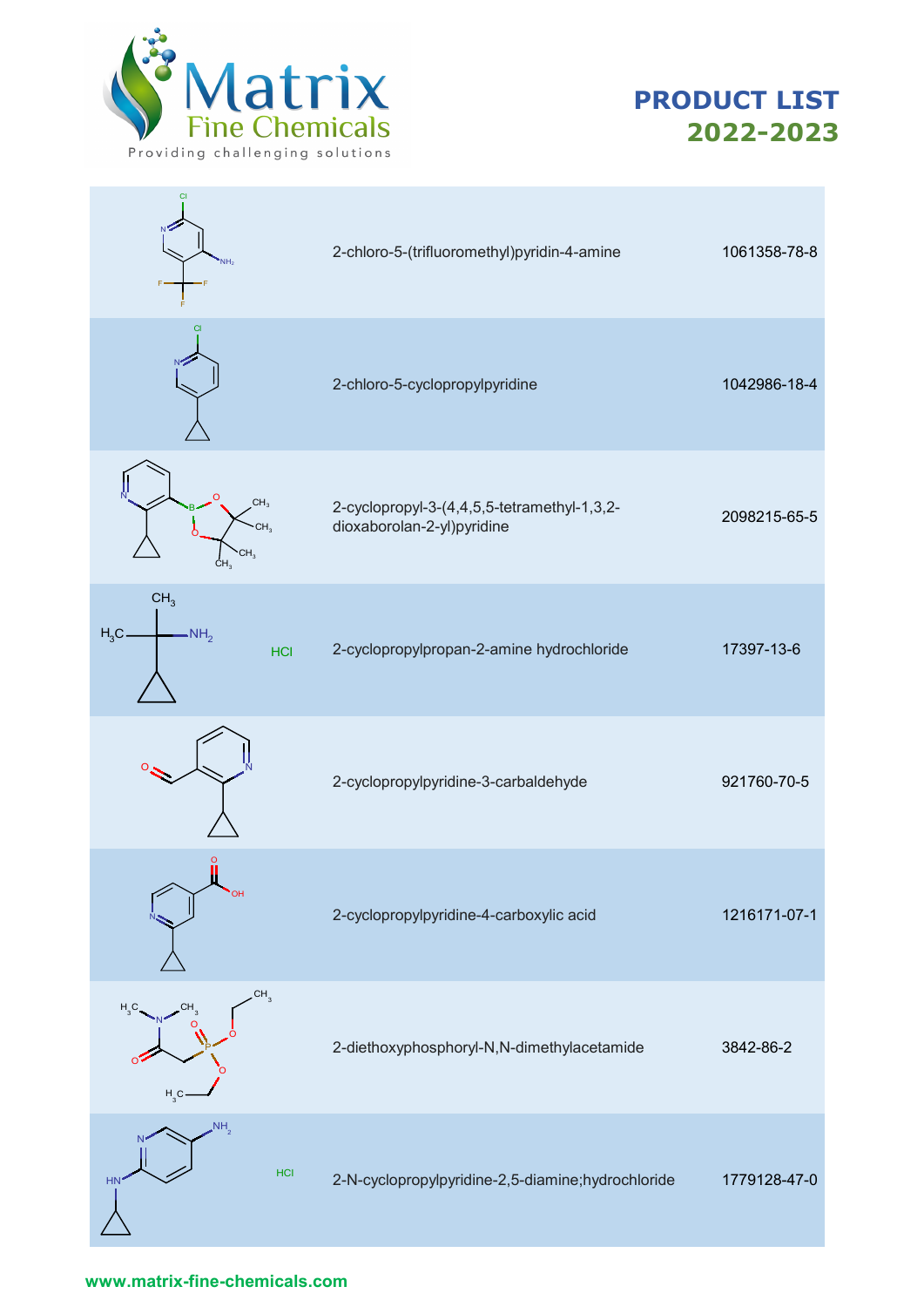



|                                         | 3-(1-AMINOETHYL)-5-<br>(TRIFLUOROMETHYL) ANILINE | 1337374-96-5 |
|-----------------------------------------|--------------------------------------------------|--------------|
| CH <sub>3</sub><br>$H_3C$               | 3-(Isopropylthio)-1,2,4-triazine                 | 187099-43-0  |
|                                         | 3-bromo-2,6-bis(phenylmethoxy)pyridine           | 16727-47-2   |
| $H_{\text{2}}N$                         | 3-cyclopropylpyridin-2-amine                     | 878805-25-5  |
| $H_5N$                                  | 3-cyclopropylpyridin-4-amine                     | 1338998-82-5 |
| O<br>OН                                 | 3-cyclopropylpyridine-2-carboxylic acid          | 878805-23-3  |
| O<br>ОН                                 | 3-cyclopropylpyridine-4-carboxylic acid          | 1256785-01-9 |
| $H_3C$<br>OH<br><b>HCI</b><br><b>HN</b> | 3-methylpiperidin-3-ol hydrochloride             | 955028-98-5  |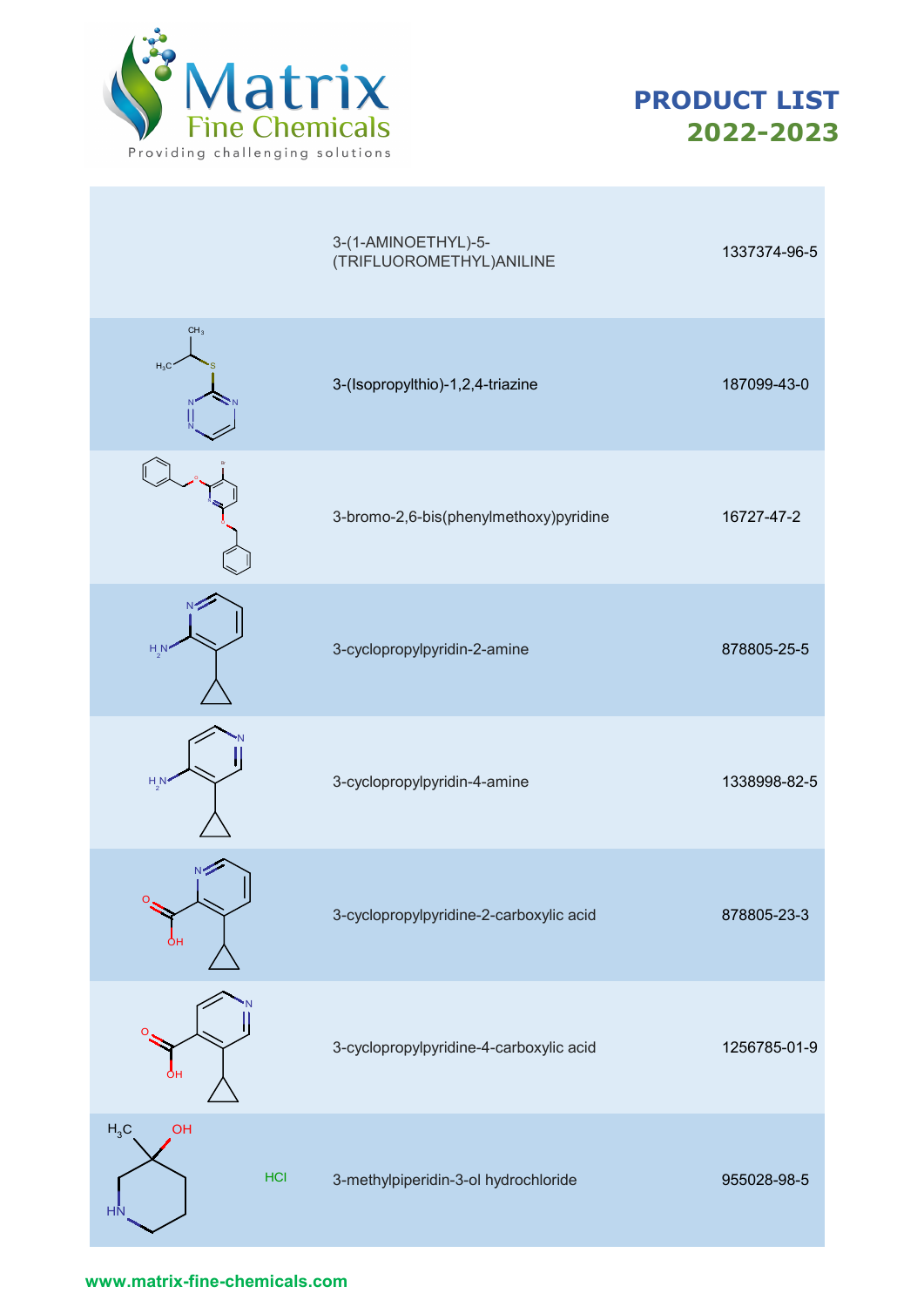



| N<br>HO                             | 4,6-dichloropyridazine-3-carboxylic acid             | 1040246-87-4 |
|-------------------------------------|------------------------------------------------------|--------------|
| N<br>СI                             | 4,6-dichloropyrido[3,2-d]pyrimidine                  | 175358-02-8  |
|                                     | 4-[5-(trifluoromethyl)-1H-imidazol-2-yl]benzonitrile | 33469-11-3   |
| <b>HN</b><br>H <sub>3</sub> C<br>Br | 4-bromo-3-methyl-1H-benzimidazol-2-one               | 913297-44-6  |
| O<br>Br                             | 4-bromo-5-fluoro-1-benzofuran                        | 286836-29-1  |
| F<br><b>HN</b><br><b>Br</b>         | 4-bromo-6-fluoro-1H-indazole                         | 885520-35-4  |
| NH <sub>2</sub><br><b>CI</b>        | 4-chloro-5-(trifluoromethyl)pyrimidin-2-amine        | 1201657-24-0 |
| $H_{2}N$<br>N                       | 4-cyclopropylpyridin-2-amine                         | 908269-97-6  |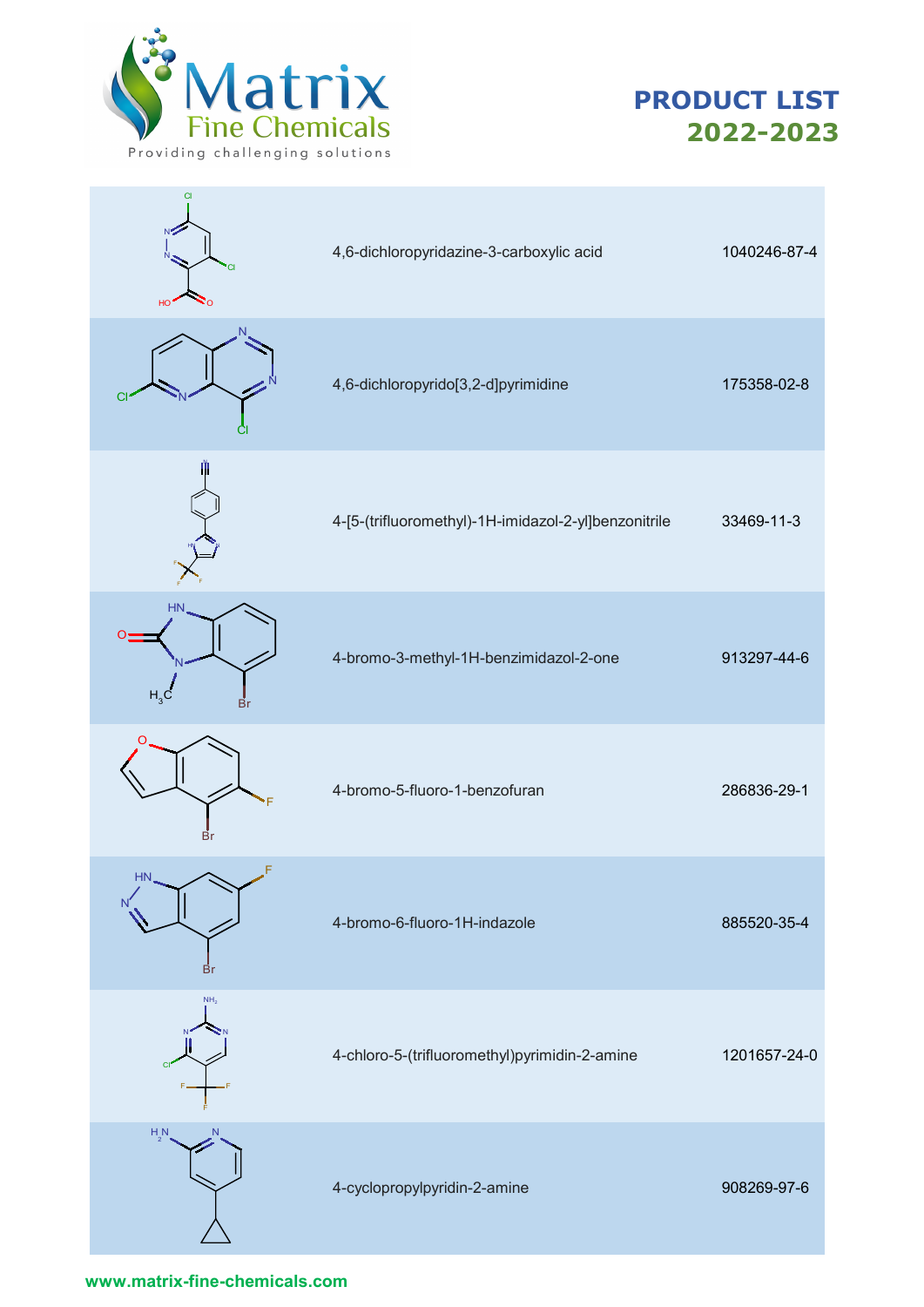

OH



| UH<br>O.                                      | 4-cyclopropylpyridine-2-carboxylic acid                                                | 1256807-33-6 |
|-----------------------------------------------|----------------------------------------------------------------------------------------|--------------|
|                                               | 4-iodo-1H-pyrazolo[3,4-b]pyridine                                                      | 861881-02-9  |
| CH <sub>3</sub><br>HO                         | 4-methoxy-1H-indole-2-carboxylic acid                                                  | 103260-65-7  |
| $H_3C$<br>OH<br><b>HCI</b><br>H               | 4-methylpiperidin-4-ol hydrochloride                                                   | 586375-35-1  |
| $H_3C$<br>CH <sub>3</sub><br>NH <sub>2</sub>  | 4-propan-2-yl-1H-pyrazol-5-amine                                                       | 151521-49-2  |
| o±\$=                                         | 5-(1-piperazinylsulfonyl)-1-naphthalenamine                                            |              |
|                                               | 5-(1-piperidinylsulfonyl)-1-naphthalenamine                                            | 147752-45-2  |
| $H_3C$<br>CH <sub>3</sub><br>$H_3C$<br>$H_3C$ | 5-(4,4,5,5-tetramethyl-1,3,2-dioxaborolan-2-yl)-3-<br>(trifluoromethyl)pyridin-2-amine | 947249-01-6  |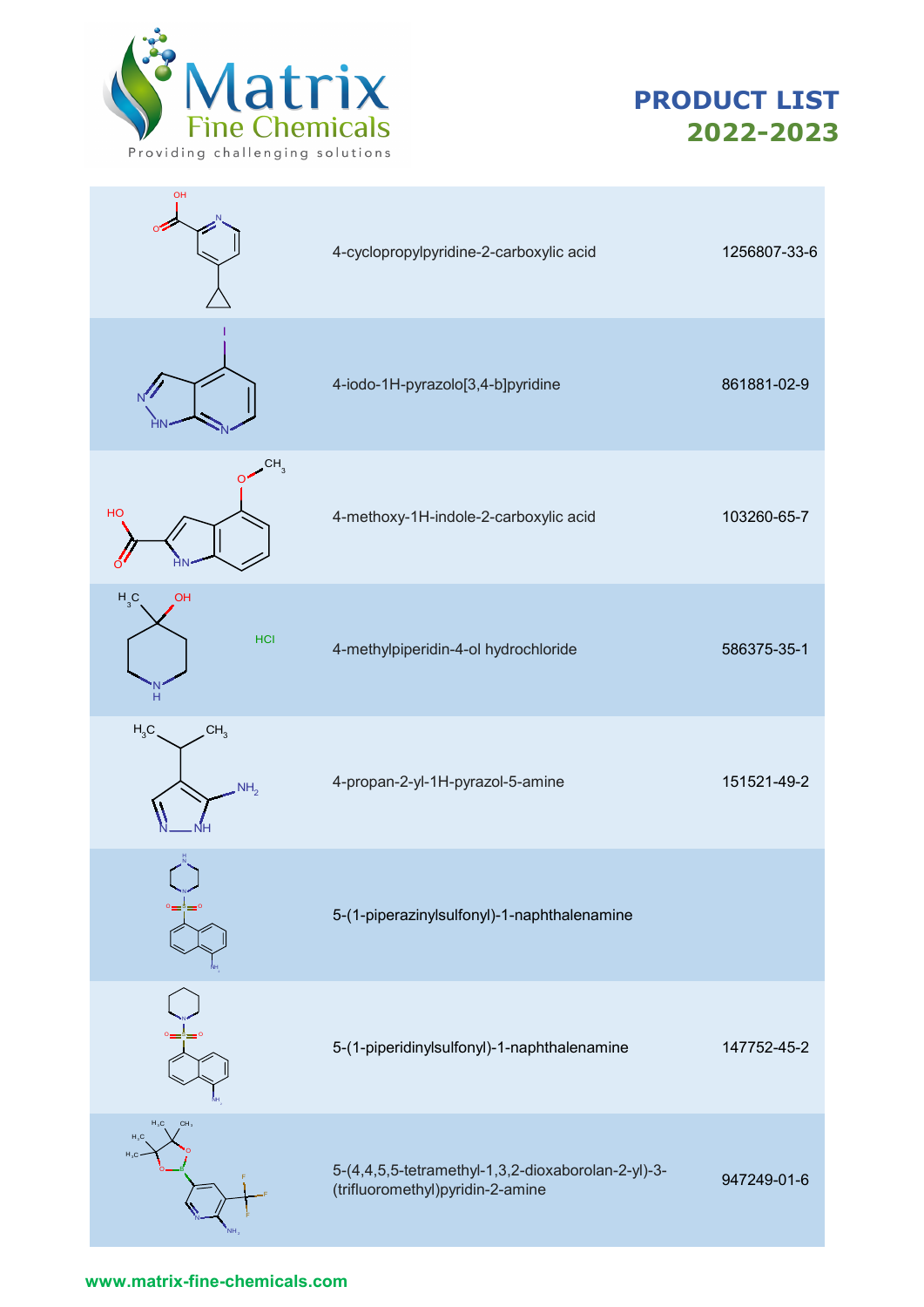



|                             | 5-(4-morpholinylsulfonyl)-1-naphthalenamine                | 147752-47-4  |
|-----------------------------|------------------------------------------------------------|--------------|
| Br<br>Br                    | 5,6-dibromopyridine-3-carbonitrile                         | 1214384-33-4 |
| O<br>OН                     | 5,6-dihydro-4H-pyrrolo[1,2-b]pyrazole-2-carboxylic<br>acid | 796729-03-8  |
| NH <sub>2</sub><br>$H_3C$   | 5-amino-N-methyl-1-naphthalenesulfonamide                  | 147752-33-8  |
|                             | 5-bromo-2-chloro-6-cyclopropylpyridine-3-<br>carbonitrile  | 1221792-18-2 |
| <b>CI</b><br>N<br>HN<br>`Br | 5-bromo-3-chloro-1H-pyridazin-6-one                        | 933041-13-5  |
| CH <sub>3</sub>             | 5-Bromo-6-chloroindoxyl-1,3-diacetate                      |              |
|                             | 5-bromo-N-cyclopropylpyridine-2-carboxamide                | 638219-77-9  |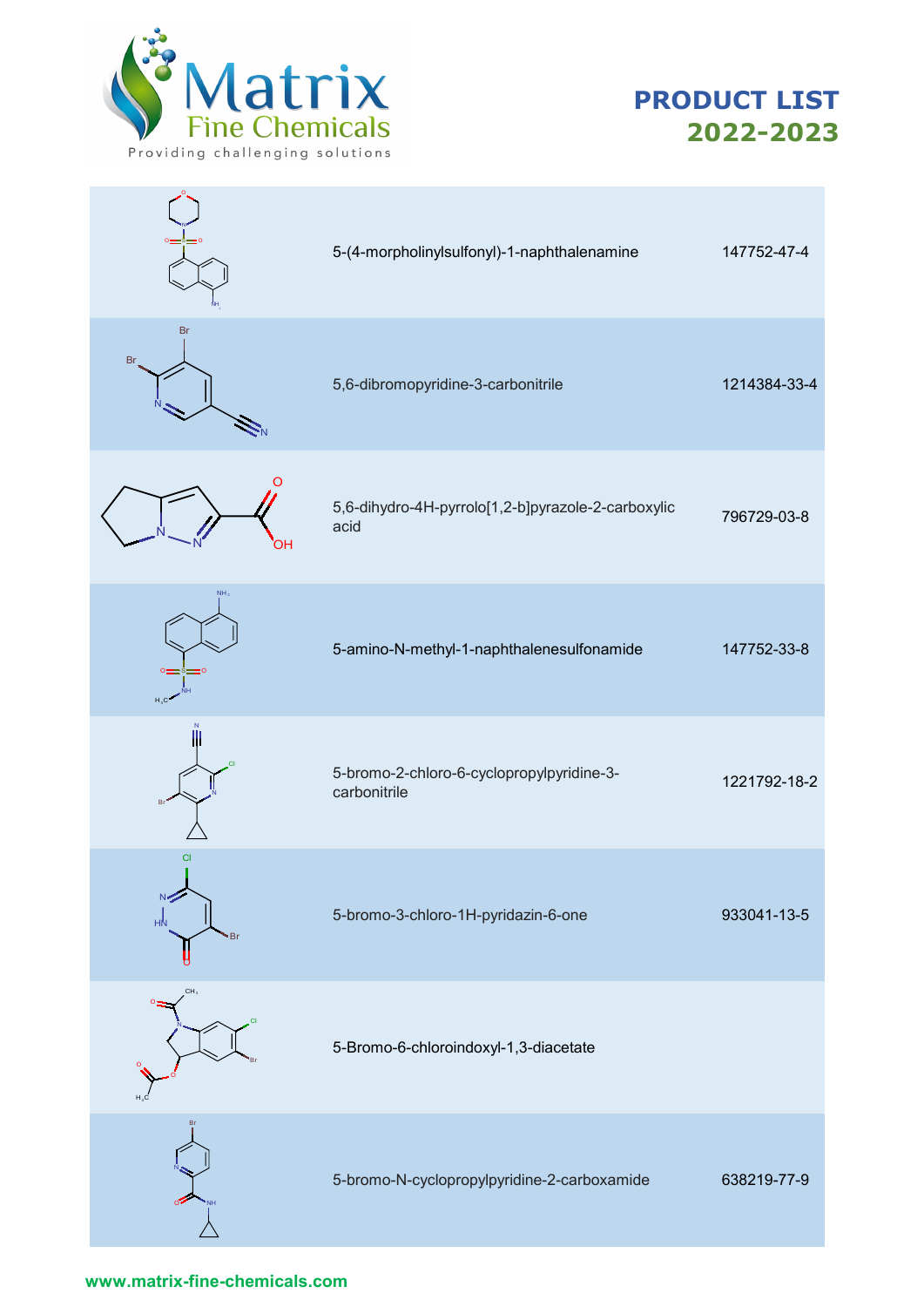



| NH <sub>2</sub> | 5-cyclopropylpyridin-2-amine                   | 893738-68-6  |
|-----------------|------------------------------------------------|--------------|
| $H_{2}N$        | 5-cyclopropylpyridin-3-amine                   | 1314353-68-8 |
|                 | 5-cyclopropylpyridine-2-carbaldehyde           | 1256825-21-4 |
|                 | 5-cyclopropylpyridine-2-carbonitrile           | 188918-74-3  |
|                 | 5-cyclopropylpyridine-3-carbaldehyde           | 1211589-30-8 |
| F<br>۲Ñ.        | 5-fluoropyridine-3-carbonitrile                | 696-42-4     |
| <b>NH</b>       | 5-iodo-1H-imidazole                            | 71759-89-2   |
| F.<br>$H_2N$    | 5-iodo-4-(trifluoromethyl)-1,3-thiazol-2-amine | 682342-65-0  |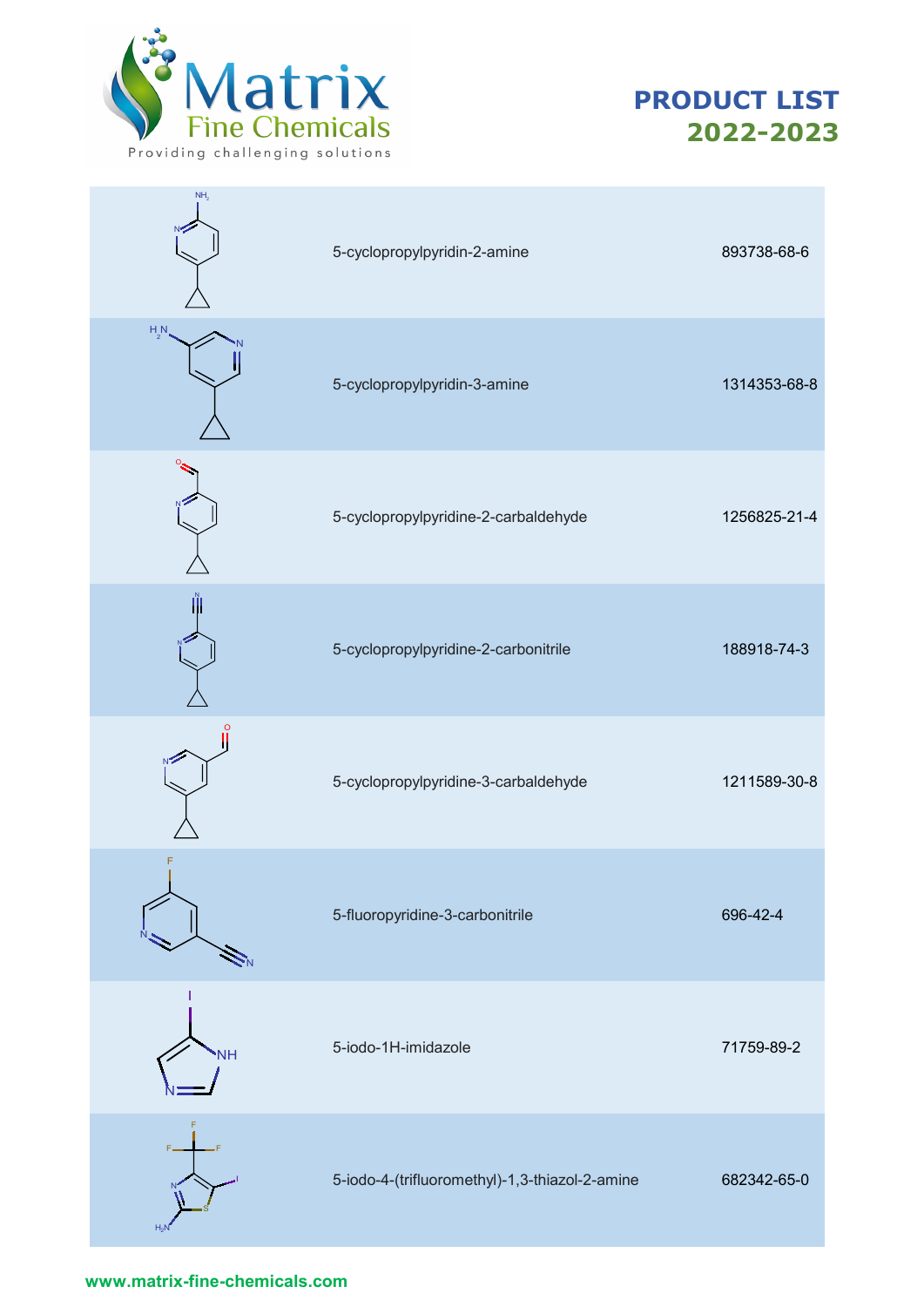



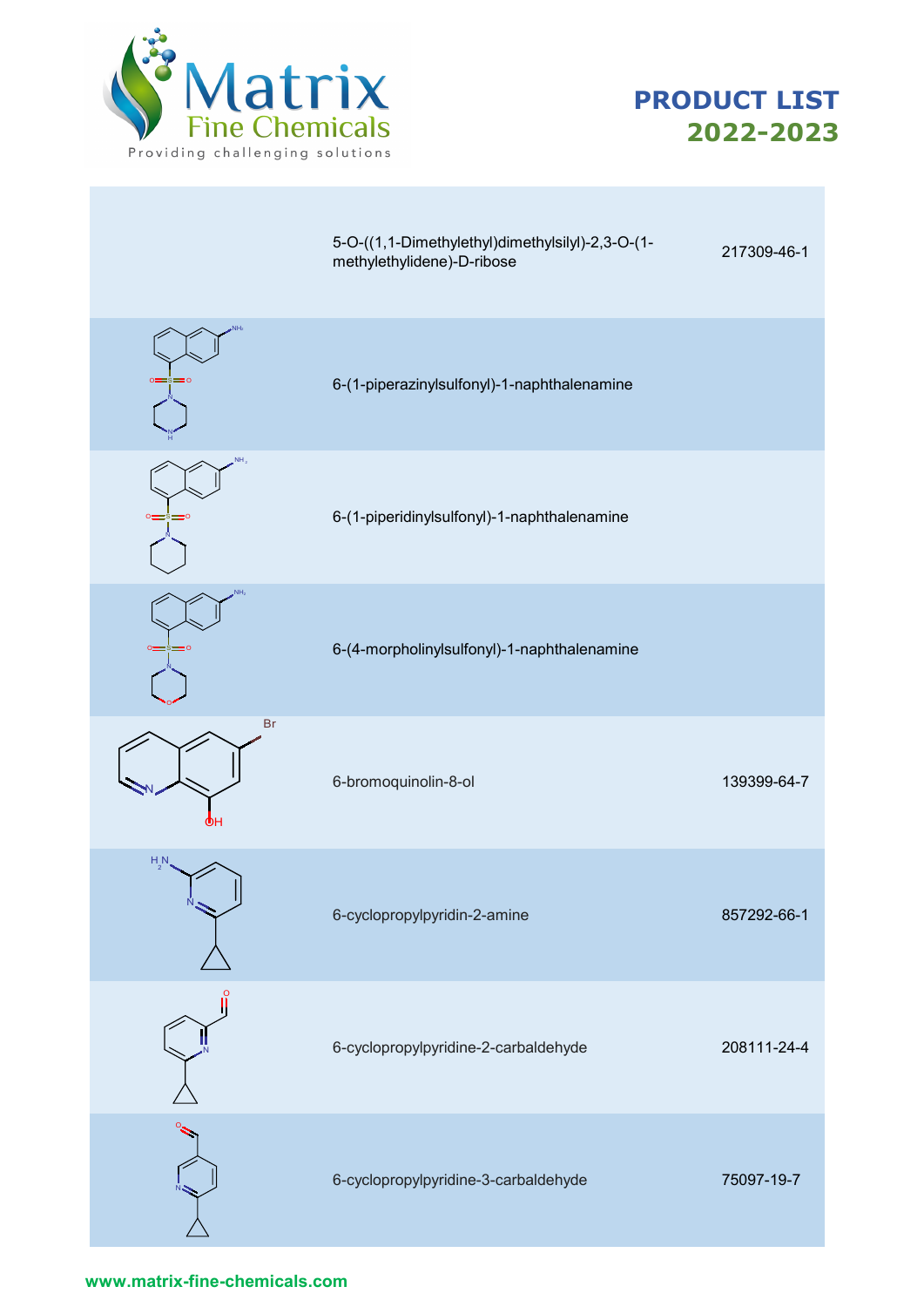



|                                                            | 6-cyclopropylpyridine-3-carbonitrile                                                                                   | 1032527-28-8 |
|------------------------------------------------------------|------------------------------------------------------------------------------------------------------------------------|--------------|
|                                                            | 6-methyl-1-(4-methylphenyl)sulfonyl-4-(4,4,5,5-<br>tetramethyl-1,3,2-dioxaborolan-2-yl)pyrrolo[2,3-<br>c]pyridin-7-one | 1445993-89-4 |
|                                                            | 6-phenylmethoxy-3,4-dihydro-2H-naphthalen-1-one                                                                        | 32263-70-0   |
| Br<br>$\mathsf{H}_{\scriptscriptstyle{3}}\mathsf{C}$<br>NН | 7-bromo-1-methyl-5H-imidazo[4,5-c]pyridin-4-one                                                                        | 163452-73-1  |
| O<br>VН<br>Br                                              | 8-bromo-3,4-dihydro-2H-1,4-benzoxazepin-5-one                                                                          | 1396777-41-5 |
| $\circ$<br>:CH                                             | 8-ethynyl-1,4-dioxaspiro[4.5]decane                                                                                    | 96184-86-0   |
| Nн<br><b>HCI</b>                                           | 8-oxa-3-azabicyclo[3.2.1]octane hydrochloride                                                                          | 54745-74-3   |
|                                                            | benzyl N-(5-amino-1-<br>bicyclo[3.2.1]octanyl)carbamate                                                                | 1383973-53-2 |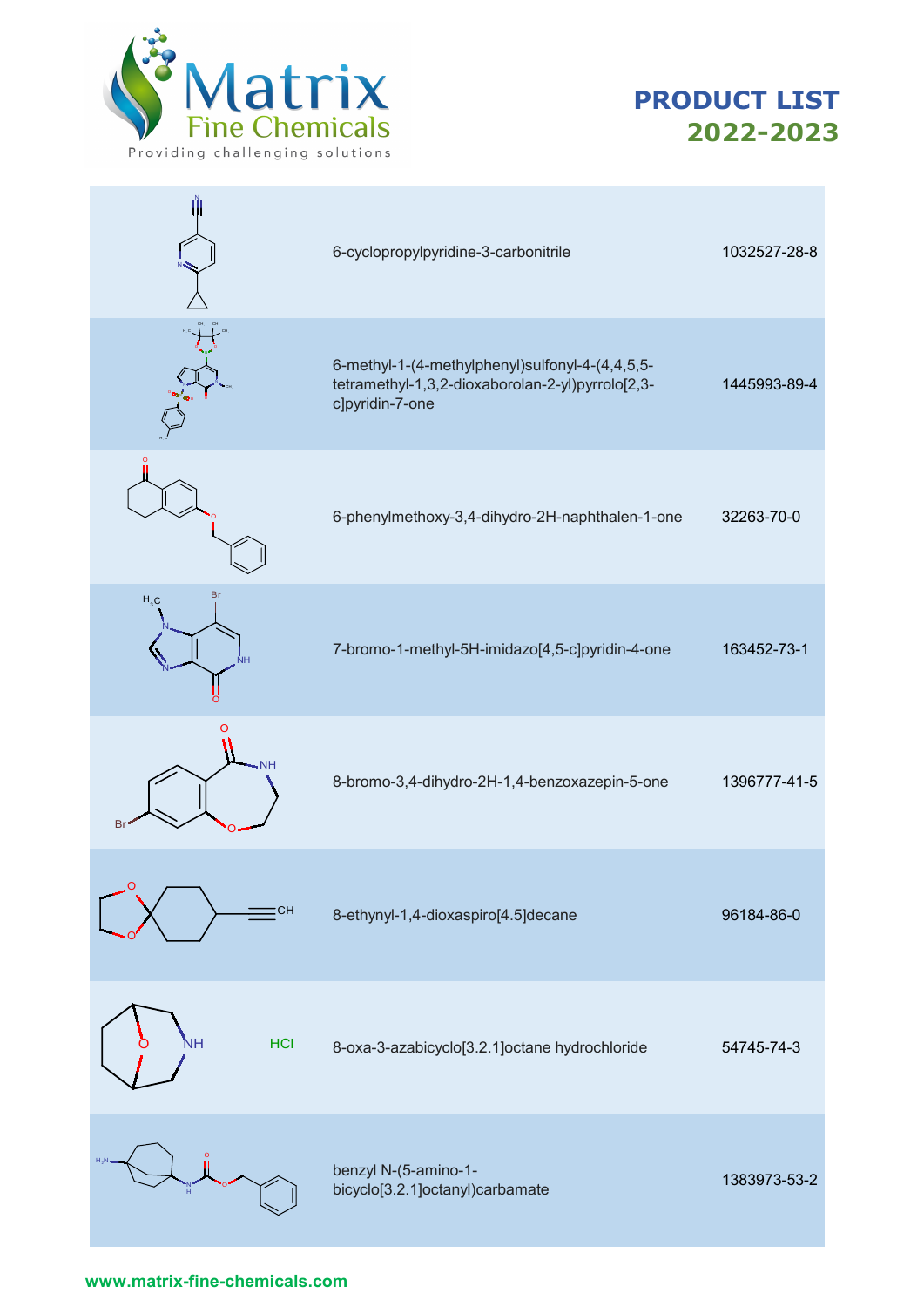



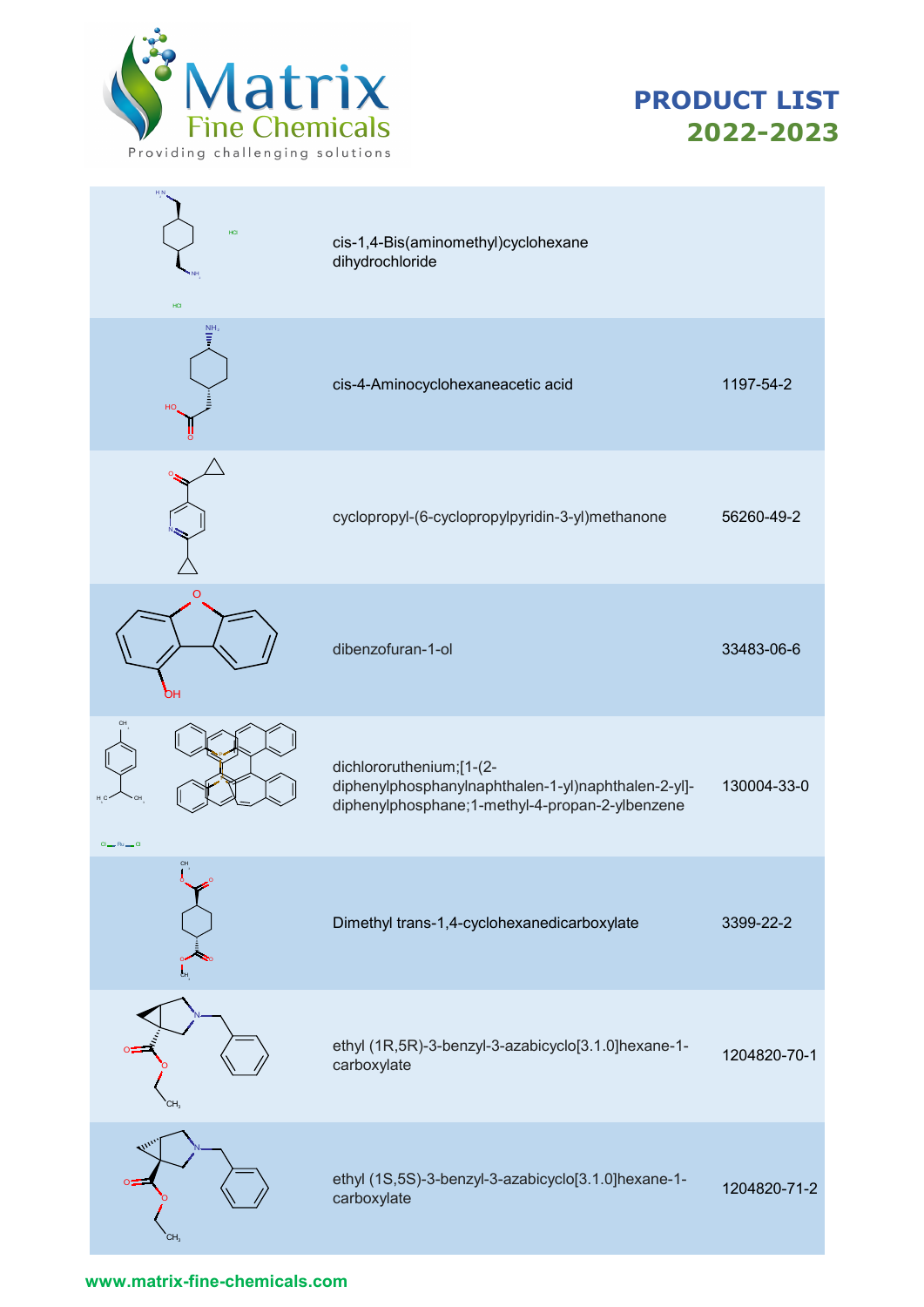



| CH <sub>3</sub><br>٥ź                                |    | ethyl (2E)-2-hydroxyimino-2-pyridin-2-ylacetate                                                       | 71721-67-0   |
|------------------------------------------------------|----|-------------------------------------------------------------------------------------------------------|--------------|
| CH <sub>3</sub><br>$H_3C$<br>$H_3C$<br>$H_3C$<br>CH, |    | ethyl (E)-3-(4,4,5,5-tetramethyl-1,3,2-dioxaborolan-2-<br>yl)prop-2-enoate                            | 1009307-13-4 |
| $H_3C$<br>CH <sub>3</sub><br>HO                      |    | ethyl 2-hydroxy-6-methylbenzoate                                                                      | 6555-40-4    |
| $H_3C$<br>$\Omega$                                   |    | ethyl 4-chloro-1,2,5-thiadiazole-3-carboxylate                                                        | 1048982-04-2 |
| $H_3C$                                               |    | ethyl 4-hydroxycyclohexane-1-carboxylate                                                              | 3618-04-0    |
| $H_3C$<br>o<br>CH <sub>3</sub>                       |    | ethyl 5-bromo-6-methyl-2-oxo-1H-pyrazine-3-<br>carboxylate                                            | 1269026-22-3 |
| $CH^3$<br>H C<br>ЭH                                  | CE | fluoromethyl-(2-hydroxyethyl)-dimethylazanium<br>chloride                                             | 459424-38-5  |
| H <sub>C</sub> .                                     |    | methyl (2S)-2-[(2-methylpropan-2-<br>yl)oxycarbonylamino]-3-[(3S)-2-oxopyrrolidin-3-<br>yl]propanoate | 328086-60-8  |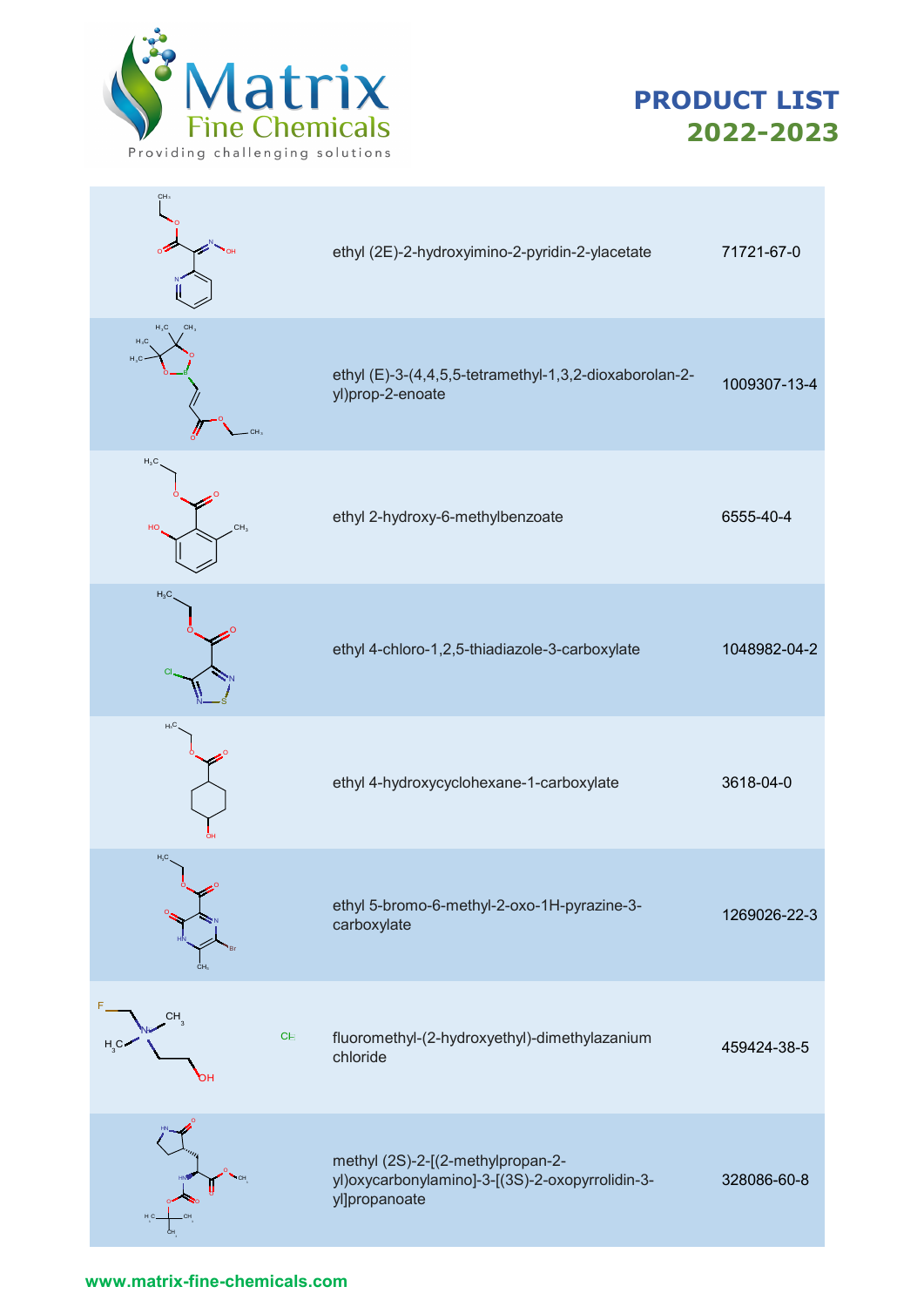

| $H_{\circ}$ C<br>$\eta_{l_{l_l}}$<br>$\frac{1}{\overline{N}}$ H <sub>2</sub><br>Ő | methyl (2S)-2-amino-3-[(3S)-2-oxopyrrolidin-3-<br>yl]propanoate                 | 1027601-37-1 |
|-----------------------------------------------------------------------------------|---------------------------------------------------------------------------------|--------------|
| CH <sub>3</sub><br>ò<br>HN                                                        | methyl 1H-1,2,4-triazole-5-carboxylate                                          | 4928-88-5    |
|                                                                                   | methyl 2-chloro-4-phenoxybenzoate                                               | 2095393-16-9 |
| $H_3C$                                                                            | N-(2-methoxyethyl)but-3-en-1-amine                                              | 1251382-92-9 |
| CH <sub>3</sub><br>NH <sub>2</sub><br>C<br>$H_2C$                                 | N-(8-amino-6-fluoro-5-methyl-1-oxo-3,4-dihydro-2H-<br>naphthalen-2-yl)acetamide | 182182-31-6  |
| HO<br>NH <sub>2</sub><br>οz<br>O<br>HO<br>HO                                      | N,N-Bis(carboxymethyl)-L-lysine                                                 | 113231-05-3  |
| $H_3C$<br>HCI<br>HCI                                                              | N,N-dimethylazetidin-3-amine dihydrochloride                                    | 124668-49-1  |
|                                                                                   | N-[4-(2-chloroacetyl)-2-nitrophenyl]acetamide                                   | 119457-11-3  |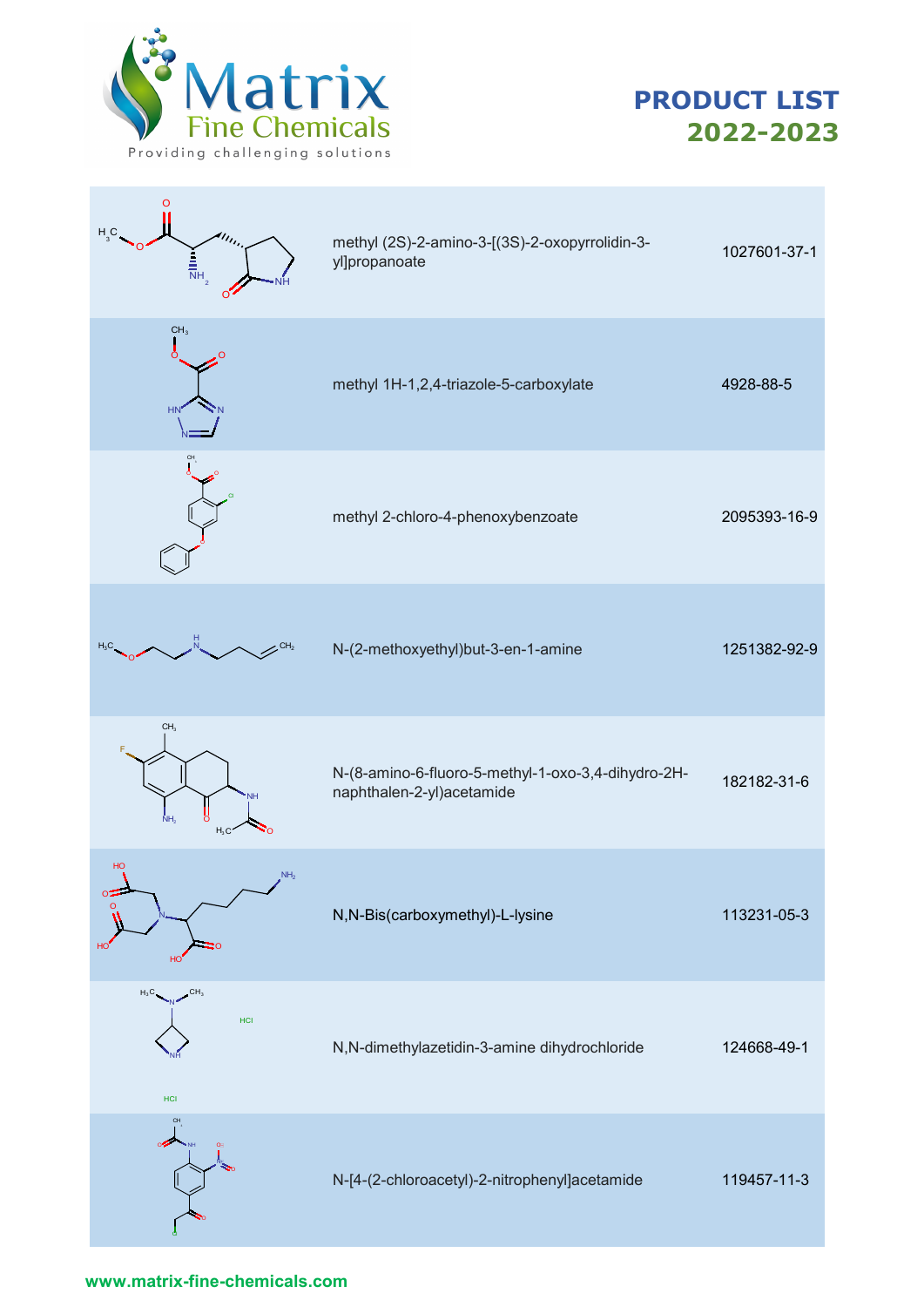



| $H_2N$<br><b>HN</b>                                                          | N2-cyclopropylpyridine-2,3-diamine                                       | 290313-23-4  |
|------------------------------------------------------------------------------|--------------------------------------------------------------------------|--------------|
|                                                                              | Nα-Benzyloxycarbonyl-L-arginine-4-nitroanilide<br>hydrochloride          |              |
| <b>HCI</b><br>н                                                              | oxazinane hydrochloride                                                  | 54722-74-6   |
| $H_2N$ — NH<br><b>CH</b><br><b>HCI</b><br>$\overline{3}$<br>H <sub>3</sub> C | propan-2-ylhydrazine;hydrochloride                                       | 16726-41-3   |
|                                                                              | tert-butyl (2R)-2-(hydroxymethyl)morpholine-4-<br>carboxylate            | 135065-71-3  |
|                                                                              | tert-butyl (3R,4S)-4-(aminomethyl)-3-<br>hydroxypiperidine-1-carboxylate | 219985-15-6  |
| H C<br>HO                                                                    | tert-butyl (3S,4R)-4-(aminomethyl)-3-<br>hydroxypiperidine-1-carboxylate | 1141056-98-5 |
| $H^{\prime}C$<br>$H_O$                                                       | tert-butyl (3S,4S)-4-(aminomethyl)-3-<br>hydroxypiperidine-1-carboxylate | 279247-20-0  |